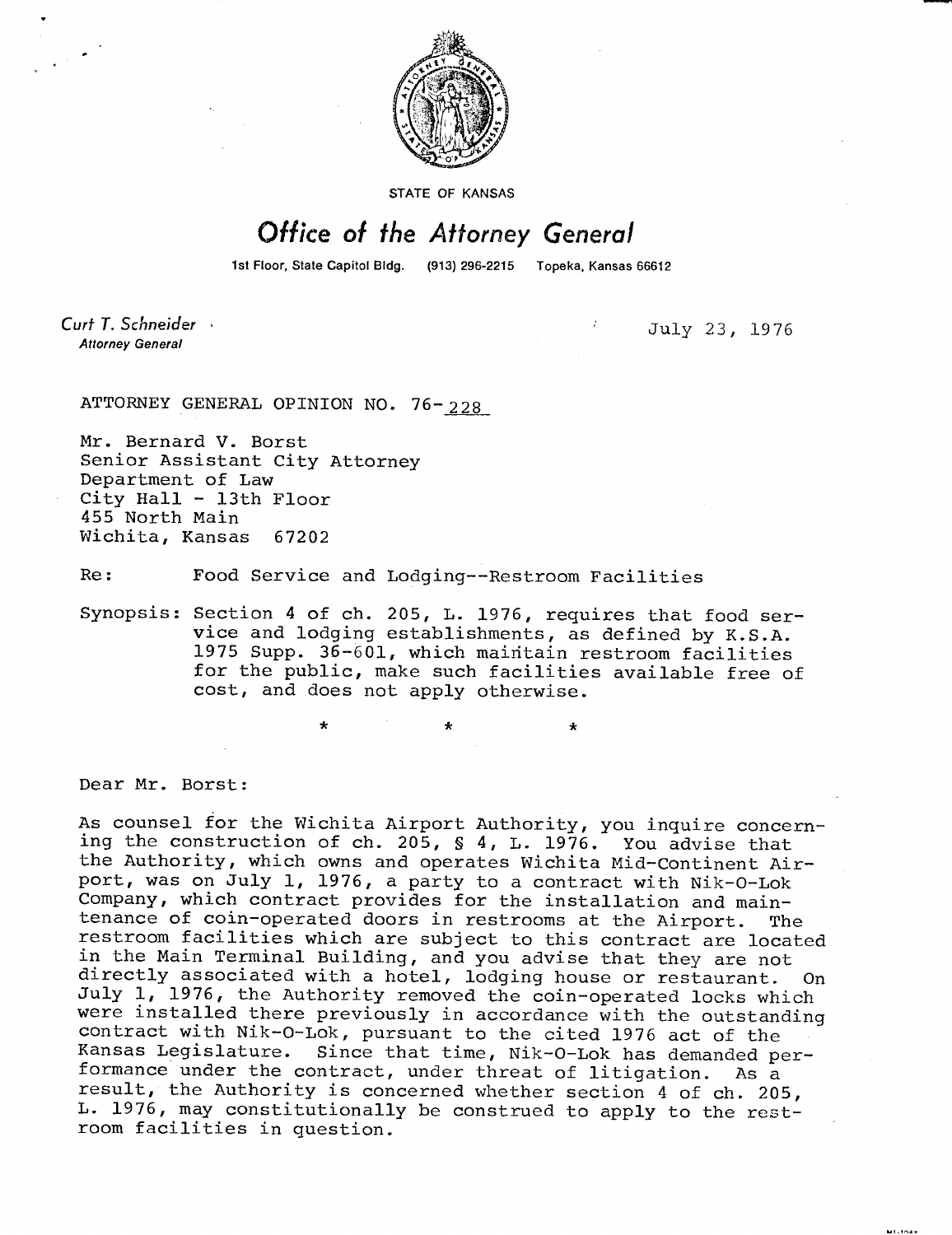Mr. Bernard V. Borst Page Two July 23, 1976

The cited section states thus:

"Every establishment, public and private, which serves or caters to the public and which maintains therein restroom facilities for the public shall make its restroom facilities available without cost or charge to. the patrons, guests or invitees of such establishment."

The title of this act is as follows:

"An Act relating to food service and lodging establishments; providing for certain application fees and for the maintenance of free public restroom facilities; amending K.S.A. 1975 Supp. 36-503, 36-504 and 36-510 and repealing the existing sections."

The scope of the act is defined by the first clause of its title: "An Act relating to food service and lodging establishments." Section 1 of the act amends K.S.A. 1975 Supp. 36-503, relating to licensure of food service establishments. Section 2 amends K.S.A. 1975 Supp. 36-504, relating to licensure of food service vending machine companies. Section 3 amends K.S.A. 1975 Supp. 36-510 relating to the responsibility of the Secretary of Health and Environment to enforce lodging and food service standards. Under section 5, the Secretary is empowered to adopt rules and regulations and to bring necessary proceedings for the enforcement of section 4, concerning the scope of which you inquire here.

Article 2, § 16 of the Kansas Constitution states thus in pertinent part:

> "No bill shall contain more than one subject, except appropriation bills and bills for revision or codification of statutes. The subject of each bill shall be expressed in its title."

The scope of the bill in question here is necessarily limited by the subject expressed in its title. The title defines the act as relating only to food service and lodging establishments. Those terms are defined by K.S.A. 1975 Supp.. 36-501, which states in pertinent part thus: